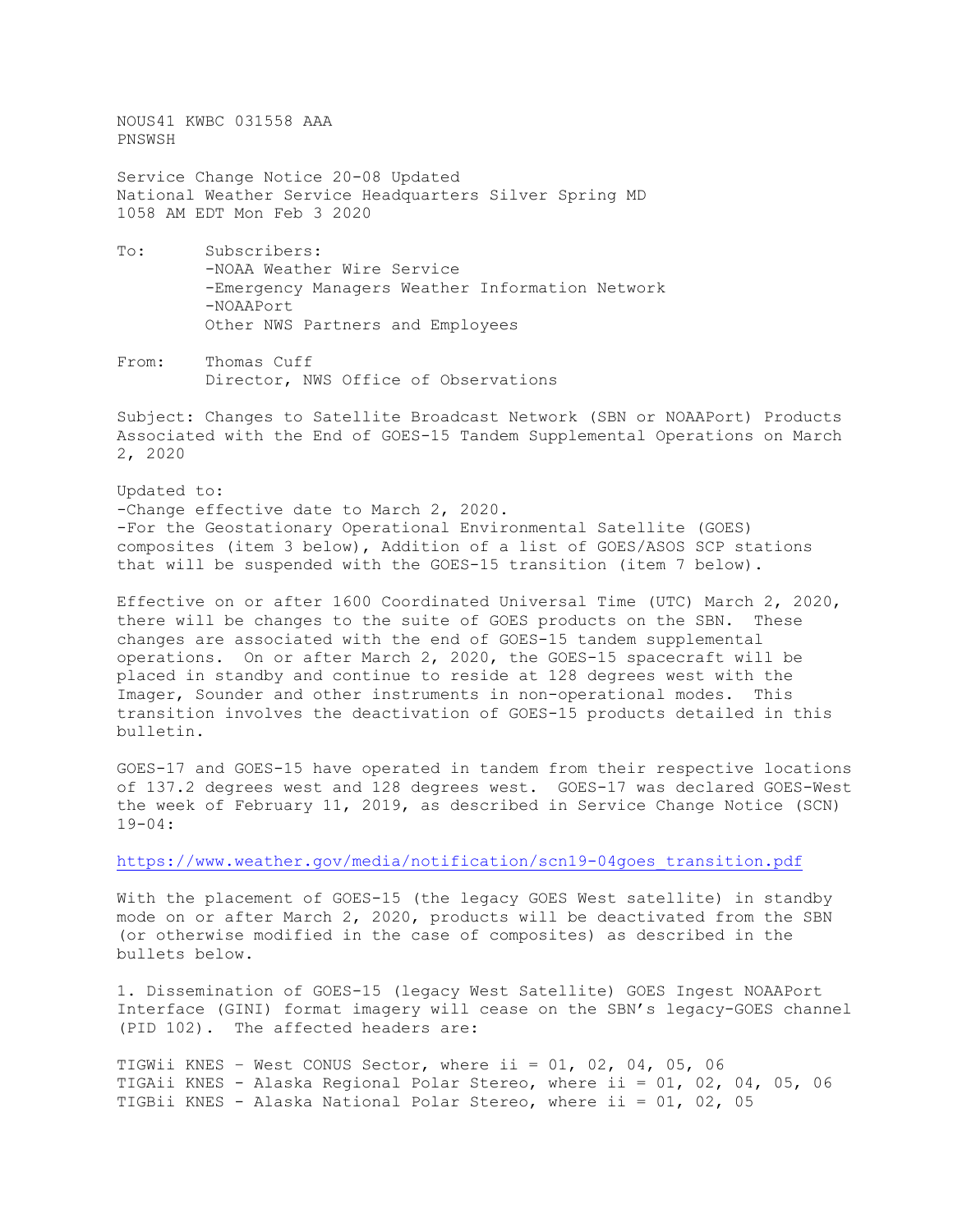TIGHii KNES - Hawaii Regional Mercator, where ii = 01, 02, 04, 05, 06 TIGIii KNES - Hawaii National Mercator, where ii = 01, 02 and 05

where ii corresponds to legacy imager channel, between the ii and KNES is a space, and KNES signifies that the National Environmental Satellite Data and Information Service (NESDIS) is the creating data center. The GOES-17 ABI SCMI products, described in SCN 18-106, below, are replacements for these products.

<https://www.weather.gov/media/notification/pdfs/scn18-106goes-17.pdf>

2. Dissemination of the following GOES-15 (legacy West satellite) satellite imagery composites will cease:

TIGNii KNES - Supernational Two-GOES Composites, where ii = 01, 02 and 05 TIGFii KNES - Northern Hemisphere Two-GOES Composites, where ii = 01, 02 and 05 and where ii corresponds to imager channel, between the ii and KNES is a space, and KNES signifies that NESDIS is the creating data center.

3. Inclusion of GOES-15 (legacy West satellite) in the following multisatellite imagery composites on the NOAAPort OPT channel (PID 104) ceased at 1700 UTC on January 22, 2020:

TICFii KNES - Multi-satellite Composites, where ii = 01, 03 and 04 and where ii corresponds to imager channel, between the ii and KNES is a space, and KNES signifies that NESDIS is the creating data center. At 1700 UTC, January 22, 2020, this product was updated with GOES-17 data in place of GOES-15 data, and continues to flow on NOAAPort\_OPT with the same format and World Meteorological Organization (WMO) headers.

4. Dissemination of GOES-15 (legacy West satellite) visible, infrared, and water vapor sounder imagery will cease on the SBN's legacy-GOES channel. Affected headers include:

TIGWii KNES - West CONUS Sector, where ii = 43, 48, 50, 51, 52, 55, 57, 59 TIGIii KNES - Hawaii National, where ii = 43, 48, 50, 51, 52, 55, 57, 59

where ii corresponds to an offset plus the sounder channel number, between the ii and KNES is a space, and KNES signifies that NESDIS is the creating data center.

5. Dissemination of GOES-15 (legacy West satellite) derived products will cease on the SBN's legacy-GOES channel. Affected headers include:

TIGNii KNES - Supernational sector, where ii=16 (Lifted Index), 17 (Total Precipitable Water), 18 (Skin Temperature), 27 (Cloud Top Height), 28 (Cloud Amount) TICW40 KNES - GOES-West Low Cloud Base

where between the ii and KNES is a space, and KNES signifies that NESDIS is the creating data center.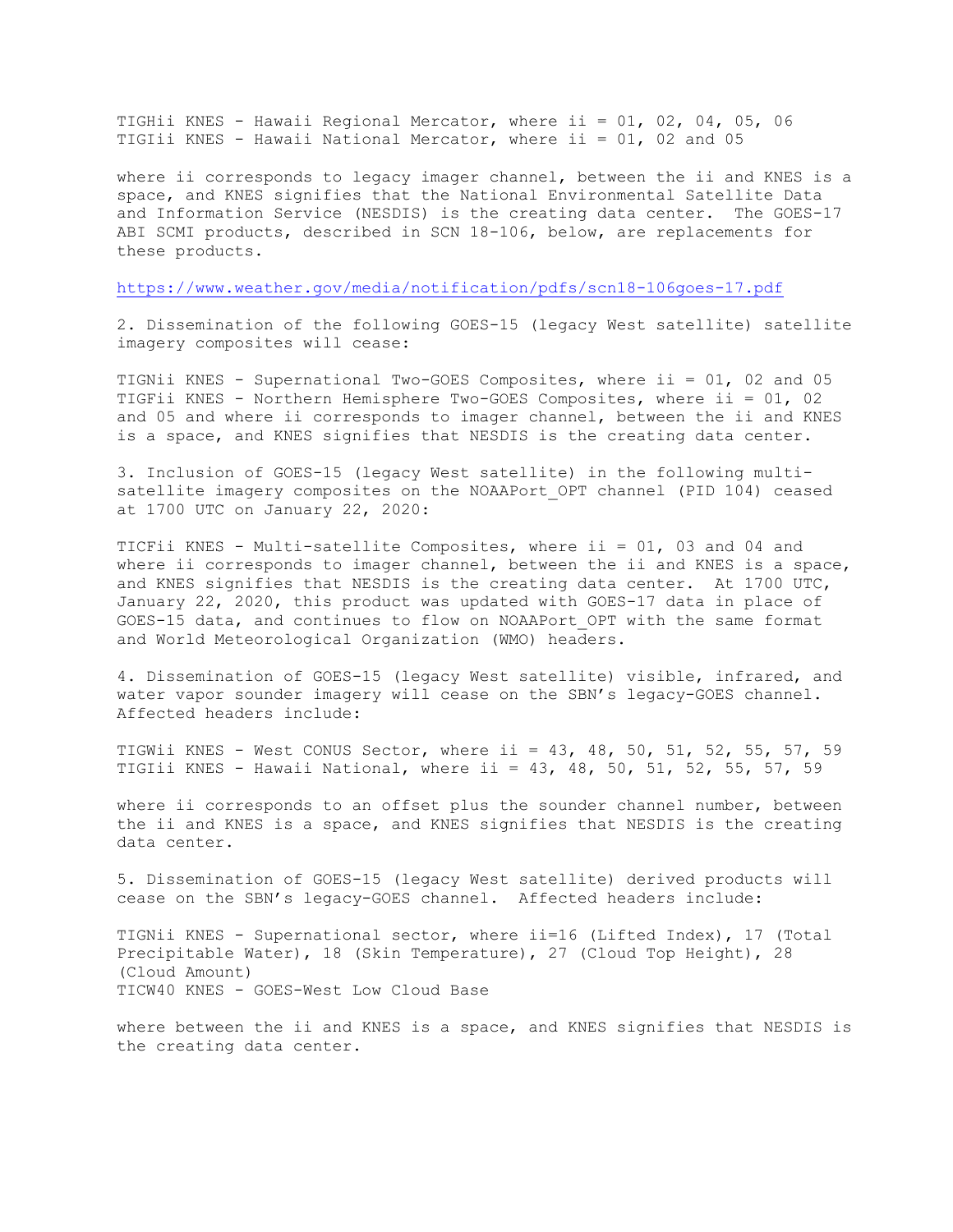6. Dissemination of GOES-15 High-Density Winds will cease on the SBN's NMC/NWSTG channel (PID 101). Potentially affected headers include:

JCCXii KNES JGCXii KNES JJCXii KNES JMCXii KNES JPCXii KNES JRCXii KNES

where ii = 21, 31, 41, 51, 61, 71, 81 and 91. GOES-17 winds may be added to the SBN at a later time (if so, an SCN will publicize this in advance).

7. Transmission of GOES-15 derived Automated Surface Observing System (ASOS) Satellite Cloud Products (SCPs) will cease. The following SCP products will cease:

| WMO TD       | AWIPS ID |
|--------------|----------|
|              |          |
| TCUS41 KNES* | SCPCR1   |
| TCUS42 KNES* | SCPSR1   |
| TCUS43 KNES* | SCPWR1   |
| TCUS51 KNES* | SCPCR2   |
| TCUS52 KNES* | SCPSR2   |
| TCUS53 KNES* | SCPWR2   |
| TCUS54 KNES  | SCPPR2   |
| TCUS62 KNES* | SCPSR3   |
|              |          |

Since January 2018, the GOES-15 Imager has provided a subset of ASOS SCP coverage in locations previously generated by GOES-13. Those headers are denoted with asterisks (\*) in the listing above. More details on the most recent SBN changes to ASOS SCP can be found in SCN 17-127:

[https://www.weather.gov/media/notification/pdfs/scn17-127goes\\_cloud.pdf](https://www.weather.gov/media/notification/pdfs/scn17-127goes_cloud.pdf)

A listing of the ASOS SCP sites that will temporarily lose coverage due to the deactivation of GOES-15 can be found at:

[https://www.weather.gov/media/notification/ref/G15\\_ASOS-station-lists.pdf](https://www.weather.gov/media/notification/ref/G15_ASOS-station-lists.pdf)

The loss of ASOS SCP product coverage will continue until GOES-16 and GOES-17 SCP products reach a level of maturity such that they can once again be disseminated on an operational basis. Future SCNs will describe the GOES-16 and GOES-17 SCP activations.

More details regarding the latest information on the transition from GOES-15 to GOES-17 operations are provided in the Office of Satellite and Product Operations (OSPO) webpage:

<https://www.ospo.noaa.gov/Operations/GOES/16/transition.html>

Critical weather or other factors may delay the phase-out of these products from the SBN. In the event that GOES-14 or GOES-15 is called into